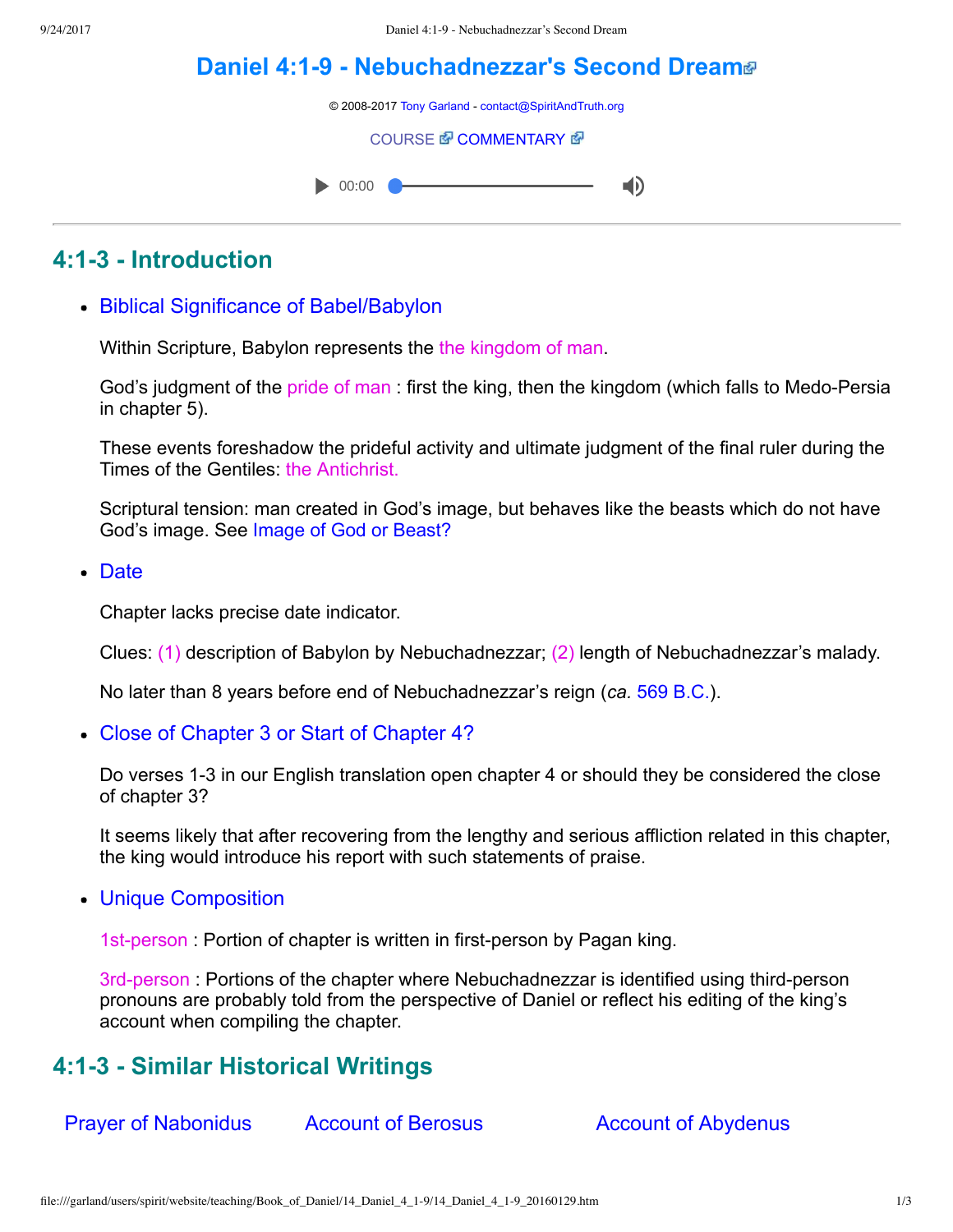The Prayer of Nabonidus is an Aramaic composition found among the DSS that relates an illness experienced by the last king of Babylon, Nabonidus (who was coregent with Belshazzar).

Berosus was a Chaldean priest residing in Babylon at the time of Alexander the Great. Berosus wrote three books relative to the history of the Chaldeans, of which only some fragments are preserved in Josephus and **Eusebius** 

Abydenus was a Greek who lived circa 268 B.C. who was a student of Berosus. He wrote an historical account of the Chaldeans, Babylonians, and Assyrians, only a few fragments of which have been preserved by Eusebius, Cyrill, and Syncellus.

[See Date, Authorship and Similar](http://www.spiritandtruth.org/id/danc.html?Similar_Historical_Writings) Historical Writings.

## **4:46 Peace Disrupted**

At Rest, Flourishing

Military goals accomplished.

Great building programs largely complete.

Supposing himself to be self-sufficient and independent (but Luke 12:19-21).

• A Disturbing Dream

The dream scared Nebuchadnezzar: "made me afraid" is from a root meaning *to cause terror.*

The same Aramaic word described the "awesome" form of the image Nebuchadnezzar saw in the previous dream (Dan. [2:31](http://www.spiritandtruth.org/bibles/nasb/b27c002.htm#Dan._C2V31)).

A Favor by God

Peace and prosperity are not always good--especially when we don't realize the danger of our complacency.

Scripture records numerous situations where God warned individuals (often Gentiles) for their own good (Gen. [20:3](http://www.spiritandtruth.org/bibles/nasb/b01c020.htm#Gen._C20V3); Gen. [31:34](http://www.spiritandtruth.org/bibles/nasb/b01c031.htm#Gen._C31V34); [41:1;](http://www.spiritandtruth.org/bibles/nasb/b01c041.htm#Gen._C41V1) Dan. [2:28](http://www.spiritandtruth.org/bibles/nasb/b27c002.htm#Dan._C2V28); [4:5;](http://www.spiritandtruth.org/bibles/nasb/b27c004.htm#Dan._C4V5) Mat. [27:19\)](http://www.spiritandtruth.org/bibles/nasb/b40c027.htm#Mat._C27V19).

• Issued a Decree

It has now been several decades since the troubling dream of chapter 2.

Similar reaction: calls on the resources of the court for help.

### **4:79 Calling All Wise Men**

The Dream Told

Unlike the previous dream in Daniel [2,](http://www.spiritandtruth.org/bibles/nasb/b27c002.htm#Dan._C2V1) Nebuchadnezzar reveals the dream itself.

Has his trust in the wise men has improved during the lengthy period during which Daniel has been acting chief of the wise men?

Is his fear greater this time, especially in contrast with the relatively peaceful period in his realm?